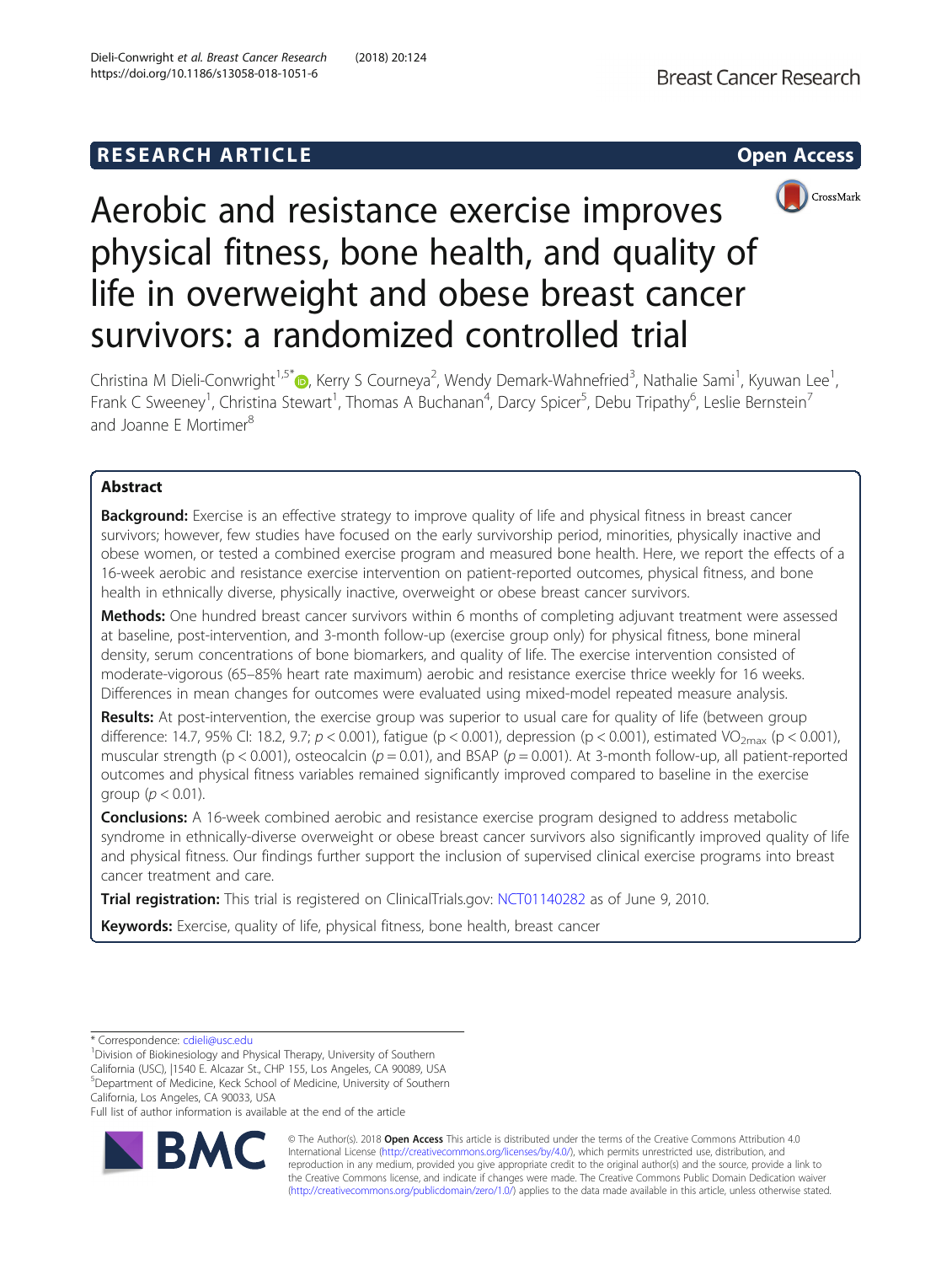# Background

Breast cancer survivors are at elevated risk for the development of comorbid conditions such as sarcopenia, osteoporosis, and cardiovascular disease [\[1](#page-9-0)] which contribute to declines in quality of life, cardiorespiratory fitness, muscular strength, and bone health. These negative health concerns are partly induced by cancer-related treatments (e.g., chemotherapy, radiation, endocrine therapy) and are exacerbated by obesity and a physically inactive lifestyle. Exercise is an effective non-pharmacologic strategy to mitigate cancer-related treatment side effects and improve quality of life, cardiorespiratory fitness, and muscular strength in breast cancer survivors [[2\]](#page-9-0); however, few studies have focused on the early survivorship period (≤6 months post-treatment), minorities, physically inactive and obese women, or tested a combined exercise program and measured bone health.

The overall purpose of this trial was to compare a 16-week supervised moderate-vigorous intensity aerobic and resistance exercise intervention to usual care in physically inactive, overweight and obese breast cancer survivors. We previously reported that the exercise intervention led to significant improvements in metabolic syndrome, sarcopenic obesity, and circulating biomarkers that were maintained at 3-month follow-up [\[3](#page-9-0)]. Here, we report the secondary outcomes of physical fitness, bone health, and quality of life. We hypothesized that a combined exercise intervention performed within 6 months of cancer treatment completion would improve patient-reported outcomes, physical fitness, and bone health in ethnically-diverse, physically inactive, overweight/obese breast cancer survivors compared to usual care.

# **Methods**

#### Participants/Consent

Eligible participants were < 6 months post-treatment for chemo- or radiation-therapy for stage 0-III breast cancer and were non-smokers, physically inactive (< 60 min of structured exercise/week), with BMI ≥25.0 kg/m<sup>2</sup> (or body fat > 30%) and waist circumference > 88 cm. Participants were verbally screened for eligibility by phone or in person at time of consent. Treatment history and diagnosis were confirmed by medical record abstraction. Body composition measure were obtained at time of screening per testing methods described below (Covariate Measures).

Recruitment occurred between August 1, 2012 and December 31, 2016 from the USC Norris Comprehensive Cancer Center and Los Angeles County Hospital. The protocol and informed consent were IRB-approved (HS-12-00141) and registered (ClinicalTrials.gov:NCT01140282). A signed informed consent was obtained from each participant.

Participants were randomized to exercise or usual care following the completion of baseline testing using concealed randomization lists.

#### Experimental Design

This randomized controlled trial compared a progressive combined (aerobic and resistance) exercise intervention versus usual care on baseline to 4-month changes in physical fitness, bone health, and patient-reported outcomes. Detailed methods [[4\]](#page-9-0), and primary outcomes related to metabolic syndrome were published previously. Endpoints were assessed at baseline, post-intervention (month 4), and 3-month follow-up (exercise group only). To enhance participation, usual care participants were offered the exercise program following the study period.

#### Cardiorespiratory Fitness

A single-stage submaximal treadmill test was used to estimate maximal oxygen uptake,  $VO_{2max}$  [\[5](#page-9-0)]. Participants first performed a 4-min warm up by walking on a treadmill (Desmo Woodway, Waukesha, WI) at a speed (2.0, 3.0, 4.0, or 4.5 mph) that increased their heart rate between 50 and 70% heart rate maximum. This was followed by the 4-min test at the same speed with a 5% grade; heart rate was measured during the final 30 s of the test. Using heart rate, speed, age and gender, estimated maximal oxygen uptake was predicted using the test-specific regression formula [[5](#page-9-0)].

# Muscular Strength

Estimated maximal voluntary strength (1-RM) was assessed for the chest press, latissimus pulldown, knee extension, and knee flexion using the 10-repetition maximum (10-RM) method (Tuff Stuff, Pomona, CA). [\[6](#page-9-0)] Participants completed a warm-up load of  $\sim$  5–8-RM before attempting 10-RM. A 2-min rest period was given between attempts; 3–5 attempts were performed.

### Dual Energy X-Ray Absorptiometry (DXA)

Dual hip and lumbar DXA scans were used to assess bone mineral density (BMD; Lunar GE iDXA, Fairfield, Connecticut).

#### Blood Collection and Analysis

Fasting  $(\geq 12 \text{ h})$  blood was obtained by trained phlebotomists. Serum was stored at − 80° until batch analysis at study completion. Biomarkers of bone turnover were analyzed and included bone-specific alkaline phosphatase (BSAP) and osteocalcin as markers of bone formation, C-telopeptide of type 1 collagen (CTX), N-telopeptides of type 1 collagen (NTX) as markers of bone resorption, and receptor activator factor-kappa B (RANK) and receptor activator factor-kappa B ligand (RANKL) as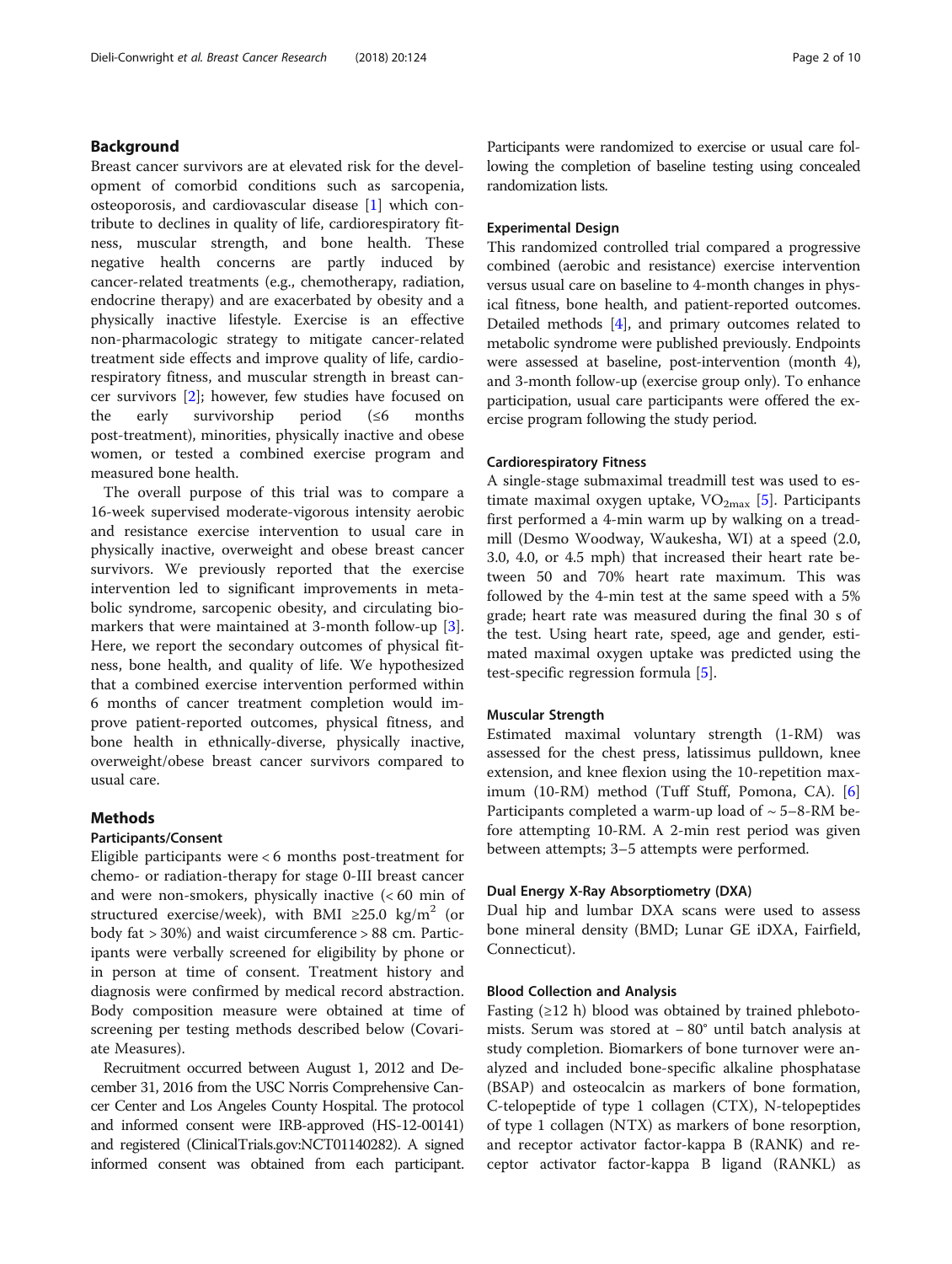markers of bone remodeling. In addition, we quantified calcium and 25-hydroxyvitamin D.

Osteocalcin (Meso Scale Discovery, Rockville MD, Catalog #K151HHC-1), BSAP (Ostase Assay Catalog #37300, Beckman Coulter, Ontario, Canada), CTX (Immunodiagnostics, Gaithersburg, MD, Catalog #AC-02F1), NTX (MyBioSource, San Diego, CA, Catalog #MBS705111), RANK (MyBioSource, San Diego, CA, Catalog #MBS9308775), and RANKL (MyBio-Source, San Diego, CA, Catalog #MBS2533374) were analyzed by enzyme-linked immunoabsorbent assays. 25-hydroxyvitamin D was detected by high-performance liquid chromatography (Dionex Corporation, Sunnyvale, CA). Calcium was detected using an automated colorimetric technique including an ion-specific assay (abcam, Cambridge, MA Catalog #ab102505) and a colorimetric microplate reader (BioTek, Winooski, VT). Duplicate testing was performed with coefficients of variation for all samples < 10%.

#### Patient-reported Outcomes

Quality of Life was assessed using the Functional Assessment of Cancer Therapy-Breast (FACT-B) and the Short Form-36 Health Survey (SF-36). The Brief Fatigue Inventory (BFI) was used to assess fatigue, where a lower score indicates less fatigue [[7\]](#page-9-0). Risk for depression and depressive symptoms were assessed using the 20-item Center for Epidemiologic Studies-Depression Scale (CES-D) [\[8](#page-9-0)].

# Covariate Measures

Weight was measured to the nearest 0.1 kg on an electronic scale with the patient wearing a hospital gown and no shoes and height was measured to the nearest 0.5 cm with a fixed stadiometer in order to calculate BMI. Waist circumference was measured at the midpoint between the lower margin of the last palpable rib and the iliac crest. Physical activity history was assessed at baseline using an interviewer-administered, validated questionnaire to assess historical, past-year, and past-week physical activity [\[9](#page-9-0)]. Three-day dietary records (2 weekdays and 1 weekend day) were completed at baseline, post-intervention, and 3-month follow-up (exercise group only) within 1-week of each assessment and analyzed using Nutritionist Pro™ (Woodinville, WA). Participants completed the Charlson Comorbidity questionnaire [[10](#page-9-0)]. Cancer-related information (i.e., time since treatment completion, time since diagnosis, disease stage, hormone-receptor status, endocrine therapy, and surgery) was abstracted from medical records.

# Exercise Intervention

The exercise program aligned with ACS/ACSM exercise guidelines for cancer survivors (150 min of aerobic

exercise and 2–3 days of resistance exercise training/ week) [[11\]](#page-9-0). Participants received 3 supervised one-on-one exercise sessions/week. Days 1 and 3 consisted of aerobic and resistance exercise of  $\sim 80$  min and Day 2 included  $\sim$  50 min of aerobic exercise. All sessions were led by a certified ACS/ACSM Cancer Exercise Trainer. Participants wore a Polar® heart monitor (Lake Success, NY) during each exercise session. Each session began with a 5-min aerobic exercise warm-up at 40–50% estimated  $VO<sub>2</sub>max$ . Sequenced resistance exercise followed in circuit training fashion with no rest periods between exercises: Leg Press ⇔ Chest Press ⇒ Lunges ⇔ Seated Row ⇒ Leg Extensions ⇔ Triceps Extensions ⇒ Leg Flexion  $\Leftrightarrow$  Biceps Curl; where  $\Leftrightarrow$  indicates the two exercises that alternated until all sets were completed, then the following pair of exercises was performed. Initial resistance was set at 80% of the estimated 1-RM for lower body exercises and 60% estimated 1-RM for upper body exercises. When the participant was able to complete three sets of 10 repetitions at the set weight in two consecutive sessions then the weight is increased by 10%. Repetitions increased from 10 (week 4) to 12 (week 8) to 15 (week 12) every 4 weeks to safely build muscular endurance. Compression garments were required during the exercise sessions for all participants who held prescriptions.

Resistance exercises were followed by self-selected aerobic exercise: treadmill walking/running; rowing machine; stationary bicycle. Heart rate (HR) was monitored throughout the aerobic sessions to maintain a HR at 65– 80% of maximum HR. Target HR was increased every 4 weeks to safely build cardiorespiratory endurance and to maintain the prescribed intensity as participants improved their cardiorespiratory fitness. Duration of the aerobic sessions was increased from 30 min (week 1) to 50 min (week 16) as cardiorespiratory fitness increased to meet the exercise guidelines for cancer survivors. Participants ended each session with a 5-min cool down at 40–50% estimated  $VO<sub>2</sub>$ max. The trainers documented attendance and minutes of exercise per session.

### Follow-up period (exercise group only)

A 12-week follow-up was instituted in the exercise group to assess intervention durability. During the 12-week period, participants were encouraged to exercise on their own without study team supervision. Participants were asked to maintain weekly physical activity logs and wear an accelerometer on a daily basis during this period; they repeated outcome measure testing upon completion of the 12-week period. Sustainability was assessed at 28-week follow-up in this group by 7-day accelerometer monitoring (Model GT3X Actigraph, Fort Walton Beach, FL). Participants were asked to wear the accelerometer during waking hours for 7 consecutive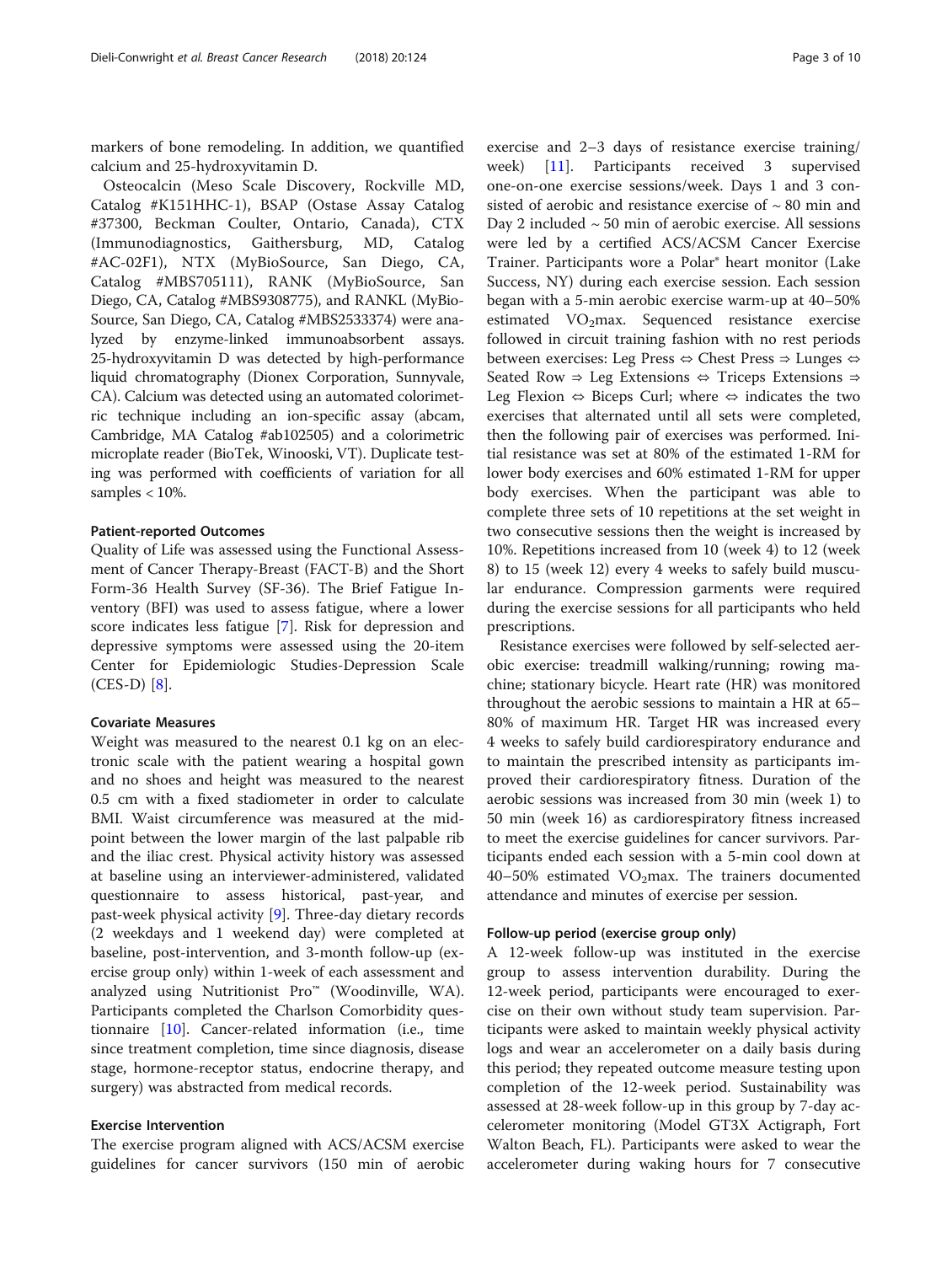days, perform their normal or usual activity, and remove the device while bathing, showering, or swimming. Participants received verbal and written instructions and a wear time log to encourage adherence. Devices were returned at time of follow-up testing. Accelerometer data was used to estimate minutes and intensity of physical activity performed according to the manufacturer's directions.

# Statistical Analyses

As this is a secondary analysis of the parent trial which focused on metabolic syndrome, the sample size was based on projected changes in insulin [\[12\]](#page-9-0). Enrollment of 100 women provided 80% statistical power ( $\alpha$  = 0.05) to detect a 2.6 μU/ml (SD = 4.0 μU/ml) difference in mean insulin levels assuming 20% drop-out using a two-group t-test.

Within-group differences in mean changes for individual outcomes measured at post-intervention and 3-month follow-up (exercise group only) were evaluated using general linear models repeated-measures ANO-VAs. Between-group differences in mean changes for individual outcomes measured at post-intervention were evaluated using mixed-model repeated measure analysis. A priori covariates included type of treatment (chemotherapy, radiation, or both), surgery type, time on hormonal therapy, comorbidities, and BMI were explored in models due to their possible associations with outcomes, but none modified results. Five women using bisphosphonates were excluded when analyzing BMD and other bone biomarkers.

Post-hoc analyses included stratification by menopausal status at time of diagnosis. (women were classified as postmenopausal if amenorrheic over the previous 12 months). Analyses were performed using SAS (Version 9.4, Cary, NC).

## Results

The study CONSORT diagram is reported elsewhere. Briefly, we assessed 418 women for eligibility of which 100 were randomized to the exercise or usual care group. Four participants in the exercise group and five participants in the usual care group did not complete the study. Baseline characteristics also are reported elsewhere and were similar across the 2 groups. On average, women were  $53.5 \pm 10.4$  (SD) years old, postmenopausal (60%), Hispanic white (55%) or non-Hispanic white  $(26%)$ ,  $6.2 \pm 2.1$  months from diagnosis, with a BMI =  $33.5 \pm 5.5$  kg/m<sup>2</sup>. Women were diagnosed primarily with stage I (40%) or II (38%) breast cancer and largely treated with both chemo- and radiation- therapy (76%). The weekly average of moderate-to-vigorous physical activity at baseline was  $9.6 \pm 6.8$  min.

Intervention adherence and adverse events are reported elsewhere. High session attendance of 96% (overall average 46 of 48 sessions) was attained by the exercise group. Adherence with aerobic exercise, and with intensity and volume of resistance exercises was 95%. No adverse events were reported over the duration of the study.

#### Physical Fitness

Physical fitness outcomes are displayed in Table [1](#page-4-0). Estimated  $VO<sub>2max</sub>$ , an indicator of cardiorespiratory fitness, significantly increased in the exercise group as compared to baseline and the usual care group  $(p$ -value $< 0.001$ ). Resting heart rate significantly decreased in the exercise group as compared to baseline and the usual care group (p-value< 0.001). Muscle strength, assessed as estimated 1-RM, significantly increased across all four exercises (leg extension, leg flexion, latissimus pulldown, chest press) in the exercise group as compared to baseline and the usual care group ( $p$ -values < 0.001). At follow-up, all physical fitness measures remained significantly improved in the exercise group compared to baseline (p-values< 0.001). The usual care group did not experience changes in any measure of physical fitness (p-values> 0.05).

# Bone Health

Table [2](#page-5-0) shows baseline, post-intervention, and 3-month follow-up changes in BMD and bone biomarkers by group. Post-intervention, BMD (whole body, lumbar spine, total hip, trochanter, and femoral neck) did not significantly change in the exercise or usual care groups  $(p > 0.10)$ . Calcium and 25-hydroxyvitamin D levels increased ( $p = 0.09$ ) in the exercise group however this did not reach significance. Osteocalcin and BSAP, biomarkers of bone formation, increased in the exercise as compared to baseline ( $p = 0.04$ , 0.05, respectively) and the usual care group ( $p = 0.01$ , 0.07, respectively) however, significance was only reached for osteocalcin. Post-intervention, CTX and NTX, biomarkers of bone resorption, and RANK and RANKL, biomarkers of bone remodeling, did not significantly change in the exercise or usual care groups ( $p > 0.05$ ). Stratification by menopausal status did not alter these results.

#### Patient-Reported Outcomes

Tables [3](#page-6-0) and [4](#page-7-0) display patient-reported outcomes. Post-intervention, FACT-B scores (Table [3](#page-6-0)) were significantly improved in exercise vs. usual care (between group difference: 14.7, 95% CI: 18.2, 9.7;  $p < 0.001$ ). FACT-General, trial outcome index, and all subscales were significantly improved in the exercise group when compared to baseline ( $p \le 0.01$ ) and the usual care group  $(p < 0.001)$ . All SF-36 subscores (Table [4](#page-7-0)) significantly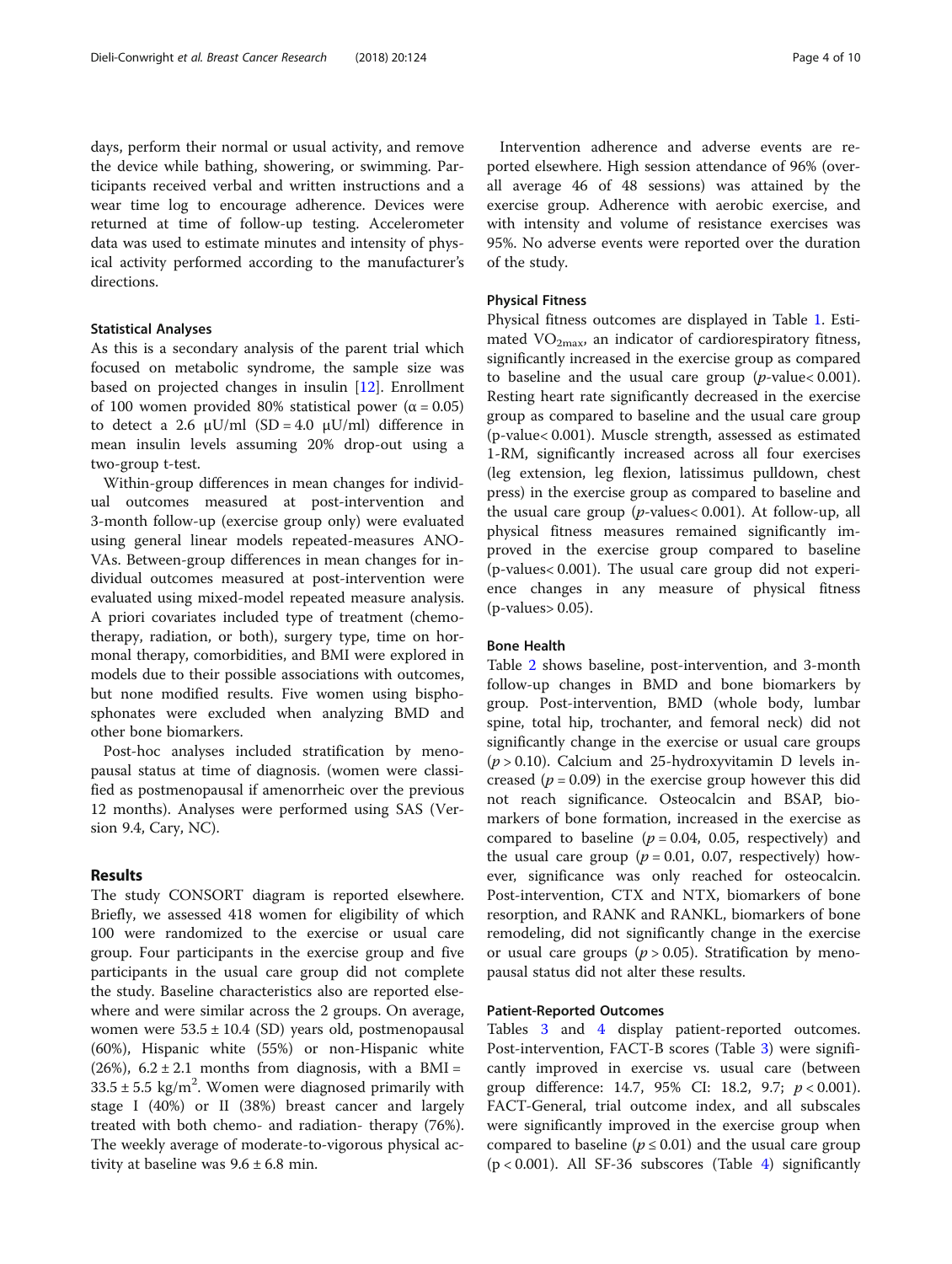|                                          | Baseline    | Post-intervention |                      | 3-month follow-up |                          | Between-group difference post-intervention |               |  |
|------------------------------------------|-------------|-------------------|----------------------|-------------------|--------------------------|--------------------------------------------|---------------|--|
|                                          | Mean (SD)   | Mean (SD)         | P value <sup>a</sup> | Mean (SD)         | P value <sup>b</sup>     | Mean (95% CI)                              | $P$ value $C$ |  |
| Estimated VO <sub>2max</sub> (mL/kg/min) |             |                   |                      |                   |                          |                                            |               |  |
| Exercise                                 | 23.3(6.1)   | 35.1 (8.0)        | < 0.001              | 32.1(8.2)         | < 0.001                  | 11.8 (25.2 to 16.7)                        | < 0.001       |  |
| Usual care                               | 22.7(6.4)   | 19.3 (8.5)        | 0.14                 |                   | -                        |                                            |               |  |
| Resting heart rate (bpm)                 |             |                   |                      |                   |                          |                                            |               |  |
| Exercise                                 | 87.9 (8.0)  | 77.5(8.5)         | < 0.001              | 76.9 (8.9)        | < 0.001                  | $-15.4$ (-18.1 to $-11.7$ )                | < 0.001       |  |
| Usual care                               | 87.7(7.7)   | 88.1 (7.8)        | 0.67                 |                   | -                        |                                            |               |  |
| Leg extension (kgs)                      |             |                   |                      |                   |                          |                                            |               |  |
| Exercise                                 | 45.4 (10.6) | 75.7 (10.8)       | < 0.001              | 77.4 (11.5)       | < 0.001                  | 30.4 (35.9 to 27.8)                        | < 0.001       |  |
| Usual care                               | 44.9 (9.1)  | 42.9(9.0)         | 0.15                 |                   | -                        |                                            |               |  |
| Leg flexion (kgs)                        |             |                   |                      |                   |                          |                                            |               |  |
| Exercise                                 | 39.5 (9.6)  | 63.6 (11.2)       | < 0.001              | 62.4(12.1)        | < 0.001                  | 24.0 (27.2 to 21.6)                        | < 0.001       |  |
| Usual care                               | 40.8 (10.1) | 39.7 (10.6)       | 0.23                 |                   | $\equiv$                 |                                            |               |  |
| Latissimus pulldown (kgs)                |             |                   |                      |                   |                          |                                            |               |  |
| Exercise                                 | 30.6(4.7)   | 39.0(6.1)         | < 0.001              | 38.5(6.5)         | < 0.001                  | 9.6 (11.7 to 6.1)                          | < 0.001       |  |
| Usual care                               | 30.3(4.0)   | 29.6 (4.4)        | 0.27                 |                   |                          |                                            |               |  |
| Chest press (kgs)                        |             |                   |                      |                   |                          |                                            |               |  |
| Exercise                                 | 9.1(2.3)    | 20.7(4.5)         | < 0.001              | 19.5 (4.0)        | < 0.001                  | 11.6 (15.9 to 7.7)                         | < 0.001       |  |
| Usual care                               | 9.2(2.5)    | 8.7(2.4)          | 0.40                 |                   | $\overline{\phantom{0}}$ |                                            |               |  |

<span id="page-4-0"></span>Table 1 Comparison of physical fitness between exercise and usual care groups

A*bbreviations: SD* standard deviation, CI confidence interval, *kgs* kilograms<br><sup>a</sup>P value for repeated measures ANOVA comparing changes in the exercise group from baseline to post-intervention, and in the usual care group to post-intervention

bp value for repeated measures ANOVA comparing changes in the exercise group from baseline to 3-month follow-up<br><sup>Cp</sup> value for mixed model analysis comparing changes between the exercise and usual care group from baseline

P value for mixed model analysis comparing changes between the exercise and usual care group from baseline to post-intervention

improved in the exercise group when compared to baseline and the usual care group ( $p \le 0.001$ ). Fatigue and depression (Table [4\)](#page-7-0) significantly reduced in the exercise group as compared to baseline ( $p \le 0.01$ ) and the usual care group  $(p < 0.001)$ . At follow-up, all patient-reported outcome measures remained significantly improved in the exercise group compared to baseline  $(p < 0.001)$ .

# **Discussion**

A supervised 16-week aerobic and resistance exercise intervention designed to improve metabolic syndrome also led to significant improvements in quality of life, depression, fatigue, and physical fitness that were maintained at 3-month follow-up among ethnically-diverse, physically inactive, and overweight/obese breast cancer survivors. While the intervention did not alter bone density, osteocalcin and BSAP showed significant improvements. This is the first study to our knowledge to significantly improve these outcomes with a structured combined exercise intervention in an ethnically-diverse sample of overweight or obese breast cancer survivors soon after treatment. These results are impactful given that quality of life, fatigue, and physical deconditioning are some of the most common and persevering symptoms reported by breast cancer survivors [\[13](#page-9-0), [14](#page-9-0)]. This work supports the ACS/ACSM exercise guidelines for cancer survivors and demonstrates successful integration of these guidelines for women from different ethnic backgrounds.

Remarkable improvements in patient-reported outcomes were observed for quality of life, fatigue, and depressive symptoms. While our results align with those reported in the literature  $[15, 16]$  $[15, 16]$  $[15, 16]$  $[15, 16]$ , the exercise-induced reductions in fatigue (effect size  $d = 0.91$ ) and depressive symptomology (effect size  $d = 0.97$ ) are unparalleled with substantially larger effect sizes than the 0.30 and 0.38 reported from recent meta-analyses examining exercise and fatigue  $[16]$  $[16]$  $[16]$  and depressive symptoms  $[17]$  $[17]$ , respectively, in cancer survivors. The marked reduction in these two domains may be due to the inclusion of women within a short period (6 months) of concluding cancer-related treatment, the physically inactive and obese nature of the participants upon enrollment, and the ethnically diverse sample. Further, it is plausible that the combination of aerobic and resistance exercise, in a supervised manner, resulted in greater benefits on patient-reported outcomes than only one mode of exercise. Previous studies have integrated a supervised combined exercise intervention with significant improvements in quality of life [[18](#page-9-0)–[23](#page-9-0)], fatigue [\[20](#page-9-0)], and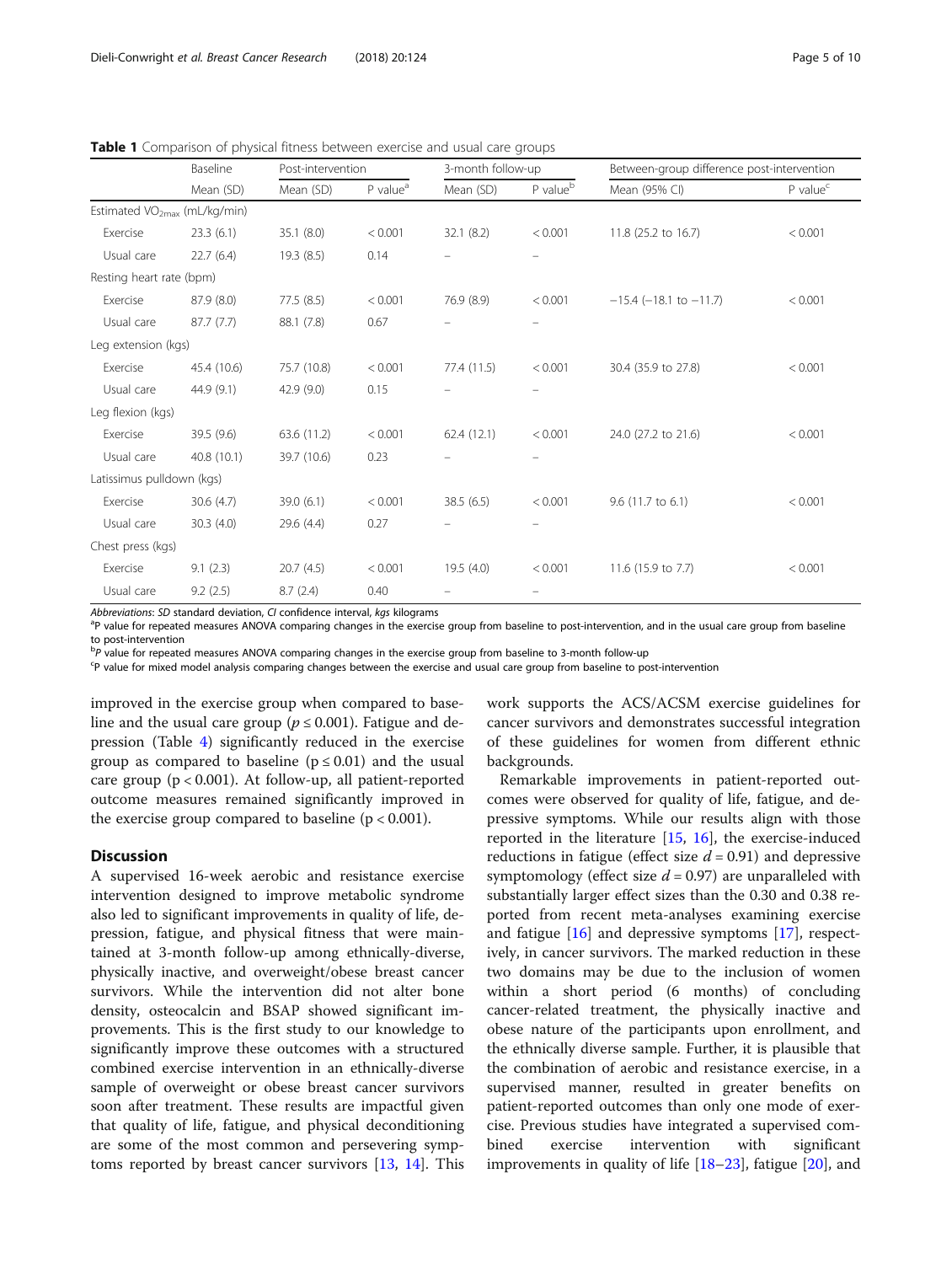RANKL (pmol/L)

Whole body  $BMD$  (g/cm<sup>2</sup>)

Lumbar spine BMD (g/cm<sup>2</sup>)

Total hip  $BMD$  (g/cm<sup>2</sup>)

Trochanter BMD (g/cm<sup>2</sup>)

Femoral neck BMD (g/cm<sup>2</sup>)

Usual care 139.8 (18.1) 148.8 (18.9) 0.47

Usual care  $1.20(0.1)$   $1.19(0.1)$   $0.29$ 

Usual care 1.15 (0.09) 1.14 (0.09) 0.57

Usual care  $0.90(0.09)$   $0.89(0.08)$  0.23

Usual care 0.71 (0.06) 0.70 (0.06) 0.43

Usual care  $0.87(0.1)$   $0.86(0.1)$   $0.23$ 

|                     | Mean (SD) | Mean (SD) | P value <sup>a</sup> | Mean (SD) | P value <sup>b</sup>     | Mean (95% CI)                  | P value <sup>c</sup> |
|---------------------|-----------|-----------|----------------------|-----------|--------------------------|--------------------------------|----------------------|
| Calcium (mg/dL)     |           |           |                      |           |                          |                                |                      |
| Exercise            | 10.3(2.6) | 13.7(1.9) | 0.09                 | 13.4(1.7) | 0.10                     | 3.4 (5.0 to 1.6)               | 0.10                 |
| Usual care          | 10.5(2.5) | 9.9(2.6)  | 0.67                 |           | -                        |                                |                      |
| 25(OH)D (ng/dL)     |           |           |                      |           |                          |                                |                      |
| Exercise            | 21.7(4.4) | 27.8(6.7) | 0.09                 | 27.4(6.5) | 0.09                     | 6.1 (9.8 to 4.3)               | 0.10                 |
| Usual care          | 21.5(4.1) | 20.9(4.0) | 0.57                 |           | $\overline{\phantom{0}}$ |                                |                      |
| Osteocalcin (ng/mL) |           |           |                      |           |                          |                                |                      |
| Exercise            | 12.1(3.1) | 15.0(4.1) | 0.01                 | 14.7(3.5) | 0.01                     | 3.1 (5.6 to 1.5)               | 0.01                 |
| Usual care          | 12.3(3.4) | 12.0(3.0) | 0.61                 |           |                          |                                |                      |
| BSAP (ng/mL)        |           |           |                      |           |                          |                                |                      |
| Exercise            | 16.1(4.6) | 18.0(5.0) | 0.01                 | 17.7(4.6) | 0.01                     | 1.9 (2.4 to 0.55)              | 0.001                |
| Usual care          | 16.2(4.3) | 15.9(4.2) | 0.55                 |           |                          |                                |                      |
| CTX (ng/mL)         |           |           |                      |           |                          |                                |                      |
| Exercise            | 0.48(0.1) | 0.44(0.2) | 0.07                 | 0.44(0.2) | 0.07                     | $-0.04$ ( $-0.10$ to $-0.06$ ) | 0.10                 |
| Usual care          | 0.47(0.1) | 0.48(0.2) | 0.74                 |           |                          |                                |                      |
| NTX (nM BCE/L)      |           |           |                      |           |                          |                                |                      |
| Exercise            | 18.6(3.1) | 17.7(2.8) | 0.10                 | 17.8(2.7) | 0.11                     | $-0.90$ ( $-1.1$ to $-0.6$ )   | 0.12                 |
| Usual care          | 18.4(2.7) | 18.3(2.5) | 0.67                 |           |                          |                                |                      |
| RANK (pg/mL)        |           |           |                      |           |                          |                                |                      |
| Exercise            | 27.4(6.8) | 26.7(6.4) | 0.14                 | 26.6(6.1) | 0.14                     | $-0.70$ ( $-0.9$ to $-0.4$ )   | 0.20                 |
| Usual care          | 26.9(6.6) | 26.4(6.5) | 0.34                 |           |                          |                                |                      |

Baseline Post-intervention 3-month follow-up Between-group difference post-intervention

<span id="page-5-0"></span>Table 2 Comparison of bone health between exercise and usual care groups

Abbreviations: SD standard deviation, CI confidence interval, BMD bone mineral density, RANK receptor activator factor-kappa B, RANKL receptor activator factorkappa B ligand

Exercise 142.5 (18.9) 146.1 (16.1) 0.09 145.7 (16.2) 0.09 3.6 (5.1 to 1.2) 0.14

Exercise 1.22 (0.1) 1.27 (0.1) 0.15 1.26 (0.1) 0.16 0.05 (0.04 to 0.02) 0.15

Exercise 1.16 (0.09) 1.20 (0.09) 0.09 1.20 (0.1) 0.09 0.04 (0.03 to 0.01) 0.10

Exercise 0.91 (0.09) 0.94 (0.09) 0.17 0.94 (0.09) 0.17 0.03 (0.03 to 0.00) 0.18

Exercise 0.72 (0.07) 0.74 (0.07) 0.18 0.74 (0.07) 0.20 0.02 (0.03 to 0.00) 0.22

Exercise 0.88 (0.1) 0.90 (0.1) 0.21 0.88 (0.7) 0.24 0.02 (0.03 to 0.00) 0.21 0.21

<sup>a</sup>P value for repeated measures ANOVA comparing changes in the exercise group from baseline to post-intervention, and in the usual care group from baseline<br>to post-intervention to post-intervention

bp value for repeated measures ANOVA comparing changes in the exercise group from baseline to 3-month follow-up<br>Sp value for mixed model analysis comparing changes between the exercise and usual care group from baseline to

P value for mixed model analysis comparing changes between the exercise and usual care group from baseline to post-intervention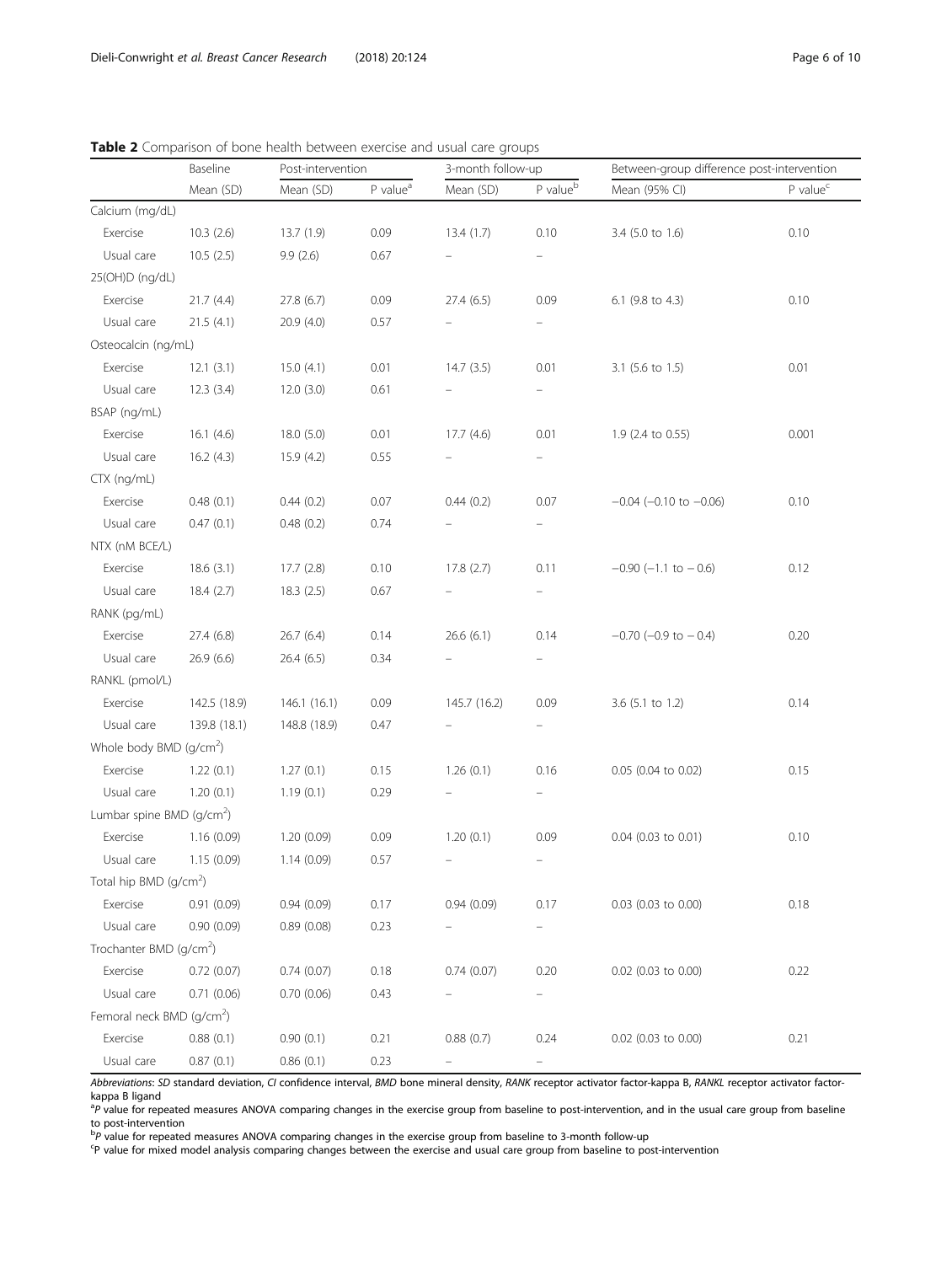|                       | Baseline    | Post-intervention |                      | 3-month follow-up        |                          | Between-group difference post-intervention |                      |  |
|-----------------------|-------------|-------------------|----------------------|--------------------------|--------------------------|--------------------------------------------|----------------------|--|
|                       | Mean (SD)   | Mean (SD)         | P value <sup>a</sup> | Mean (SD)                | P value <sup>b</sup>     | Mean (95% CI)                              | P value <sup>c</sup> |  |
| Physical well-being   |             |                   |                      |                          |                          |                                            |                      |  |
| Exercise              | 19.2(3.1)   | 23.2(3.0)         | < 0.001              | 23.1(3.2)                | < 0.001                  | 3.9 (7.2 to 1.7)                           | 0.003                |  |
| Usual care            | 19.1(3.4)   | 19.1(3.5)         | 0.74                 |                          |                          |                                            |                      |  |
| Social well-being     |             |                   |                      |                          |                          |                                            |                      |  |
| Exercise              | 19.7(3.0)   | 23.0(3.2)         | < 0.001              | 23.0(3.0)                | < 0.001                  | 3.3 (6.9 to 1.1)                           | 0.005                |  |
| Usual care            | 19.6(3.1)   | 19.5(3.0)         | 0.81                 |                          |                          |                                            |                      |  |
| Emotional well-being  |             |                   |                      |                          |                          |                                            |                      |  |
| Exercise              | 18.4(2.6)   | 20.1(3.1)         | 0.01                 | 20.1(3.5)                | 0.01                     | 1.7 (3.4 to 0.8)                           | 0.01                 |  |
| Usual care            | 18.3(2.5)   | 18.2(2.7)         | 0.75                 |                          |                          |                                            |                      |  |
| Functional well-being |             |                   |                      |                          |                          |                                            |                      |  |
| Exercise              | 19.9 (3.4)  | 22.0(3.2)         | 0.01                 | 21.9(3.1)                | 0.01                     | 2.0 (4.2 to 0.6)                           | 0.01                 |  |
| Usual care            | 20.0(3.6)   | 19.9(3.3)         | 0.83                 | $\overline{\phantom{m}}$ | $\overline{\phantom{0}}$ |                                            |                      |  |
| Additional concerns   |             |                   |                      |                          |                          |                                            |                      |  |
| Exercise              | 21.1(4.7)   | 24.7(4.1)         | 0.002                | 24.0(4.5)                | 0.001                    | 3.6 (7.7 to 2.0)                           | 0.002                |  |
| Usual care            | 21.7(4.4)   | 19.6 (10.4)       | 0.43                 |                          |                          |                                            |                      |  |
| FACT-General          |             |                   |                      |                          |                          |                                            |                      |  |
| Exercise              | 77.2 (9.0)  | 88.3 (9.9)        | < 0.001              | 88.1 (9.2)               | < 0.001                  | 11.1 (16.4 to 7.7)                         | < 0.001              |  |
| Usual care            | 77.0 (9.1)  | 76.7 (9.0)        | 0.54                 |                          |                          |                                            |                      |  |
| FACT-Breast           |             |                   |                      |                          |                          |                                            |                      |  |
| Exercise              | 98.3 (14.1) | 113.0 (13.0)      | < 0.001              | 112.1 (13.2)             | < 0.001                  | 14.7 (18.2 to 9.7)                         | < 0.001              |  |
| Usual care            | 98.7 (14.4) | 96.3 (14.5)       | 0.44                 |                          | $\overline{\phantom{0}}$ |                                            |                      |  |
| Trial outcome index   |             |                   |                      |                          |                          |                                            |                      |  |
| Exercise              | 60.2(7.3)   | 69.9 (7.5)        | < 0.001              | 69.0 (7.7)               | < 0.001                  | 8.8 (15.3 to 4.3)                          | < 0.001              |  |
| Usual care            | 60.8(7.5)   | 58.6 (7.4)        | 0.64                 |                          | $\overline{\phantom{0}}$ |                                            |                      |  |

<span id="page-6-0"></span>Table 3 Comparison of breast cancer-specific quality of life between exercise and usual care groups

Abbreviations: SD standard deviation, CI confidence interval, FACT Functional Assessment of Cancer Therapy

<sup>a</sup>P value for repeated measures ANOVA comparing changes in the exercise group from baseline to post-intervention, and in the usual care group from baseline to post-intervention

<sup>b</sup>P value for repeated measures ANOVA comparing changes in the exercise group from baseline to 3-month follow-up

c P value for mixed model analysis comparing changes between the exercise and usual care group from baseline to post-intervention

depression [\[18](#page-9-0)] yet achieved a magnitude of improvement lower than our results. Differences in exercise duration, intensity, and frequency may underlie the various magnitudes of change across outcomes.

Physical function, described as the ability of an individual to perform common daily activities has been shown to predict survival and mortality in breast cancer survivors [[24](#page-9-0), [25\]](#page-9-0), and thus is gaining support as a relevant prognostic indicator among cancer survivors. One determinant of physical function is one's level of physical fitness, thereby improving physical fitness as a means to improve physical function is of high importance. We found notable improvements in estimated  $VO_{2max}$  (52%) and muscular strength (> 30%) following exercise. For example, estimated 1-RM for chest press increased by 133%. Previous studies utilizing a supervised combined exercise intervention have produced significant improvements in physical fitness [\[18](#page-9-0)–[23,](#page-9-0) [26](#page-9-0)] yet to a lesser

degree than our results. Various exercise fitness testing methodologies (i.e., six-minute walk test, 12-min walk test, Aerobic Power Index cycle test, modified Bruce treadmill test) were used across studies, challenging the interpretation of results and between-study comparisons. Moreover, we used indirect assessment of  $VO_{2max}$  that involved the use of a regressions formula which may have influenced our results.

Our large exercise-induced effects on physical fitness may be due to the high rate of physically inactive behavior at baseline, and subsequent low physical fitness levels at baseline, the early survivorship phase, high adherence, a supervised environment, and inclusion of both aerobic and resistance exercise. In particular, most (95%) of our Hispanic white participants had no history of physical activity and therefore may have experienced greater gains in the outcomes from the intervention. The large increase in maximal strength for the chest press may be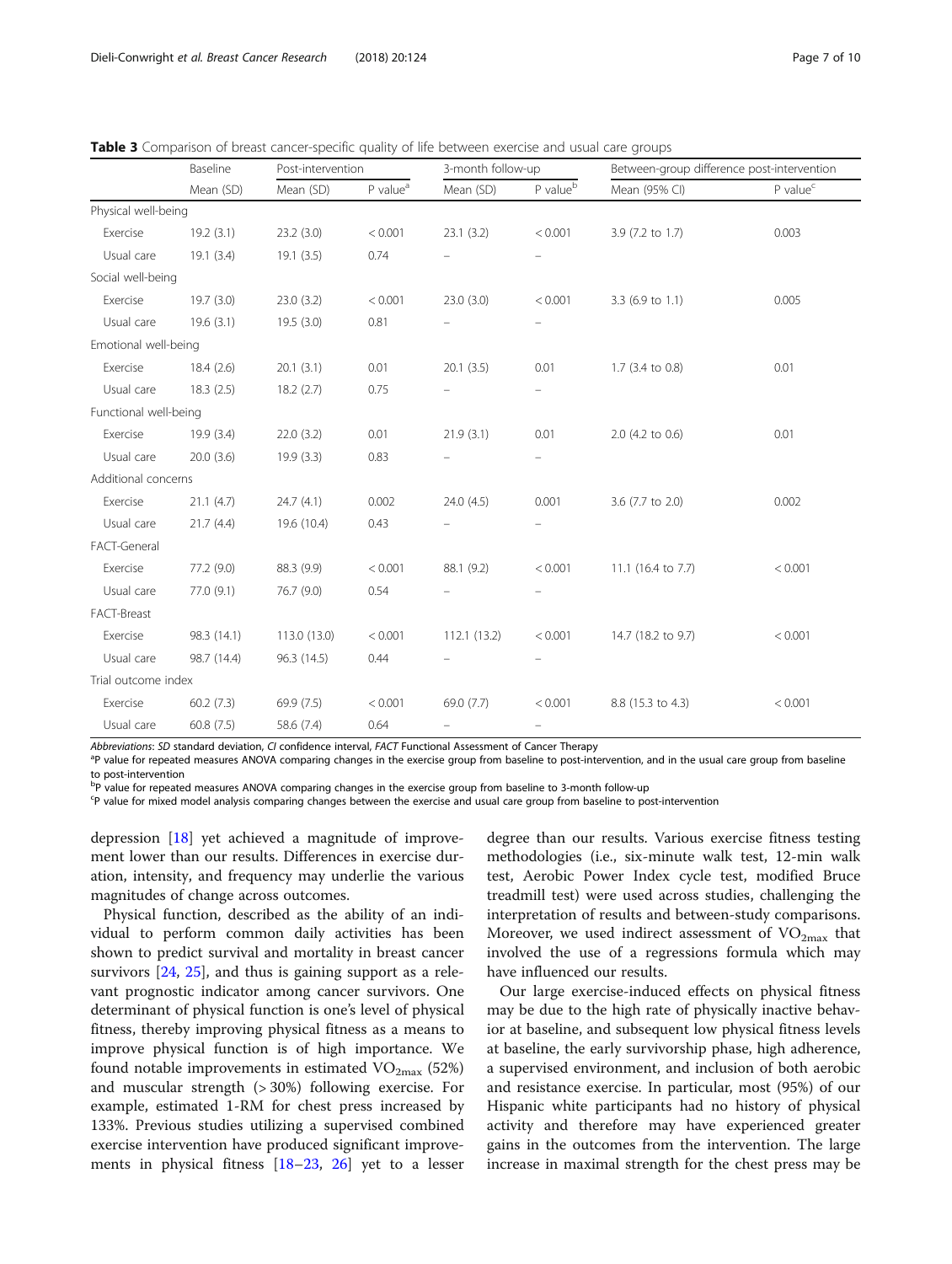|                            | Baseline    | Post-intervention |                        | 3-month follow-up |                      | Between-group difference post-intervention |                        |  |
|----------------------------|-------------|-------------------|------------------------|-------------------|----------------------|--------------------------------------------|------------------------|--|
|                            | Mean (SD)   | Mean (SD)         | $P$ value <sup>a</sup> | Mean (SD)         | P value <sup>b</sup> | Mean (95% CI)                              | $P$ value <sup>c</sup> |  |
| SF-36 SUBSCORES            |             |                   |                        |                   |                      |                                            |                        |  |
| Physical functioning       |             |                   |                        |                   |                      |                                            |                        |  |
| Exercise                   | 65.3 (9.4)  | 74.1 (9.5)        | 0.001                  | 73.9 (8.9)        | 0.001                | 9.2 (12.3 to 7.7)                          | 0.001                  |  |
| Usual care                 | 65.0 (9.7)  | 64.1 (9.8)        | 0.77                   |                   |                      |                                            |                        |  |
| Role-physical              |             |                   |                        |                   |                      |                                            |                        |  |
| Exercise                   | 68.4 (8.6)  | 75.7 (9.1)        | 0.002                  | 74.4 (9.5)        | 0.003                | 7.3 (10.9 to 4.8)                          | 0.001                  |  |
| Usual care                 | 67.9 (9.1)  | 66.9 (8.7)        | 0.55                   |                   |                      |                                            |                        |  |
| Bodily pain                |             |                   |                        |                   |                      |                                            |                        |  |
| Exercise                   | 50.5 (9.6)  | 63.3 (11.2)       | 0.001                  | 62.1(12.1)        | 0.001                | 13.2 (17.2 to 9.6)                         | 0.001                  |  |
| Usual care                 | 50.8 (10.1) | 49.7 (10.3)       | 0.23                   |                   |                      |                                            |                        |  |
| General health             |             |                   |                        |                   |                      |                                            |                        |  |
| Exercise                   | 60.1 (11.7) | 67.2 (11.1)       | 0.002                  | 67.0 (10.5)       | 0.001                | 7.1 (11.7 to 4.0)                          | 0.002                  |  |
| Usual care                 | 59.7 (11.0) | 57.6 (10.4)       | 0.43                   |                   |                      |                                            |                        |  |
| Mental health              |             |                   |                        |                   |                      |                                            |                        |  |
| Exercise                   | 69.1 (12.3) | 77.7 (12.5)       | 0.003                  | 75.5 (11.0)       | 0.001                | 8.6 (12.9 to 5.7)                          | 0.001                  |  |
| Usual care                 | 69.7 (12.5) | 68.7 (13.0)       | 0.60                   |                   |                      |                                            |                        |  |
| Role-emotional             |             |                   |                        |                   |                      |                                            |                        |  |
| Exercise                   | 70.1 (11.3) | 83.7 (12.5)       | 0.001                  | 82.0 (12.0)       | 0.001                | 12.1 (15.6 to 7.3)                         | 0.001                  |  |
| Usual care                 | 70.2 (11.5) | 68.7 (10.4)       | 0.44                   |                   |                      |                                            |                        |  |
| Social functioning         |             |                   |                        |                   |                      |                                            |                        |  |
| Exercise                   | 79.1 (14.3) | 87.7 (14.5)       | 0.001                  | 85.5 (14.0)       | 0.001                | 8.6 (14.9 to 5.7)                          | 0.002                  |  |
| Usual care                 | 79.4 (14.5) | 78.7 (12.4)       | 0.67                   |                   |                      |                                            |                        |  |
| Vitality                   |             |                   |                        |                   |                      |                                            |                        |  |
| Exercise                   | 49.4 (9.3)  | 56.8 (9.5)        | 0.001                  | 55.5 (9.0)        | 0.001                | 7.4 (12.9 to 4.3)                          | 0.001                  |  |
| Usual care                 | 49.2 (9.5)  | 48.7 (9.4)        | 0.63                   |                   |                      |                                            |                        |  |
| Physical component summary |             |                   |                        |                   |                      |                                            |                        |  |
| Exercise                   | 66.1 (9.3)  | 72.7 (10.5)       | 0.003                  | 72.0 (10.0)       | 0.001                | 6.6 (12.3 to 4.1)                          | 0.001                  |  |
| Usual care                 | 65.8 (9.0)  | 63.7 (9.4)        | 0.27                   |                   |                      |                                            |                        |  |
| Mental component summary   |             |                   |                        |                   |                      |                                            |                        |  |
| Exercise                   | 67.1 (11.0) | 72.7 (12.1)       | 0.004                  | 72.4 (12.4)       | 0.001                | 5.5 (9.6 to 3.3)                           | 0.001                  |  |
| Usual care                 | 69.2 (11.7) | 68.7 (11.4)       | 0.56                   |                   |                      |                                            |                        |  |
| <b>BFI</b>                 |             |                   |                        |                   |                      |                                            |                        |  |
| Exercise                   | 7.1(2.0)    | 2.9(1.5)          | < 0.001                | 3.1(1.9)          | 0.0001               | $-4.2$ (-6.1 to $-2.4$ )                   | < 0.001                |  |
| Usual care                 | 7.2(2.1)    | 7.7(2.4)          | 0.30                   |                   |                      |                                            |                        |  |
| CES-D                      |             |                   |                        |                   |                      |                                            |                        |  |
| Exercise                   | 15.1(3.3)   | 9.7(2.5)          | < 0.001                | 9.5(3.0)          | 0.0001               | 6.6 (11.9 to 3.1)                          | < 0.001                |  |
| Usual care                 | 15.2(3.5)   | 16.7(3.4)         | 0.11                   |                   |                      |                                            |                        |  |

<span id="page-7-0"></span>

|  | Table 4 Comparison of health status, fatigue, and depression between exercise and usual care groups |  |  |  |
|--|-----------------------------------------------------------------------------------------------------|--|--|--|
|  |                                                                                                     |  |  |  |

deviation, CI confidence interval; Short form-36 Health Status, SF-36; Brief Fatigue Index, BFI; Center for Epidemiological Stu Depression; CES-D

<sup>a</sup>P value for repeated measures ANOVA comparing changes in the exercise group from baseline to post-intervention, and in the usual care group from baseline to post-intervention

<sup>b</sup>P value for repeated measures ANOVA comparing changes in the exercise group from baseline to 3-month follow-up<br><sup>c</sup>P value for mixed model analysis comparing changes between the exercise and usual care group from baselin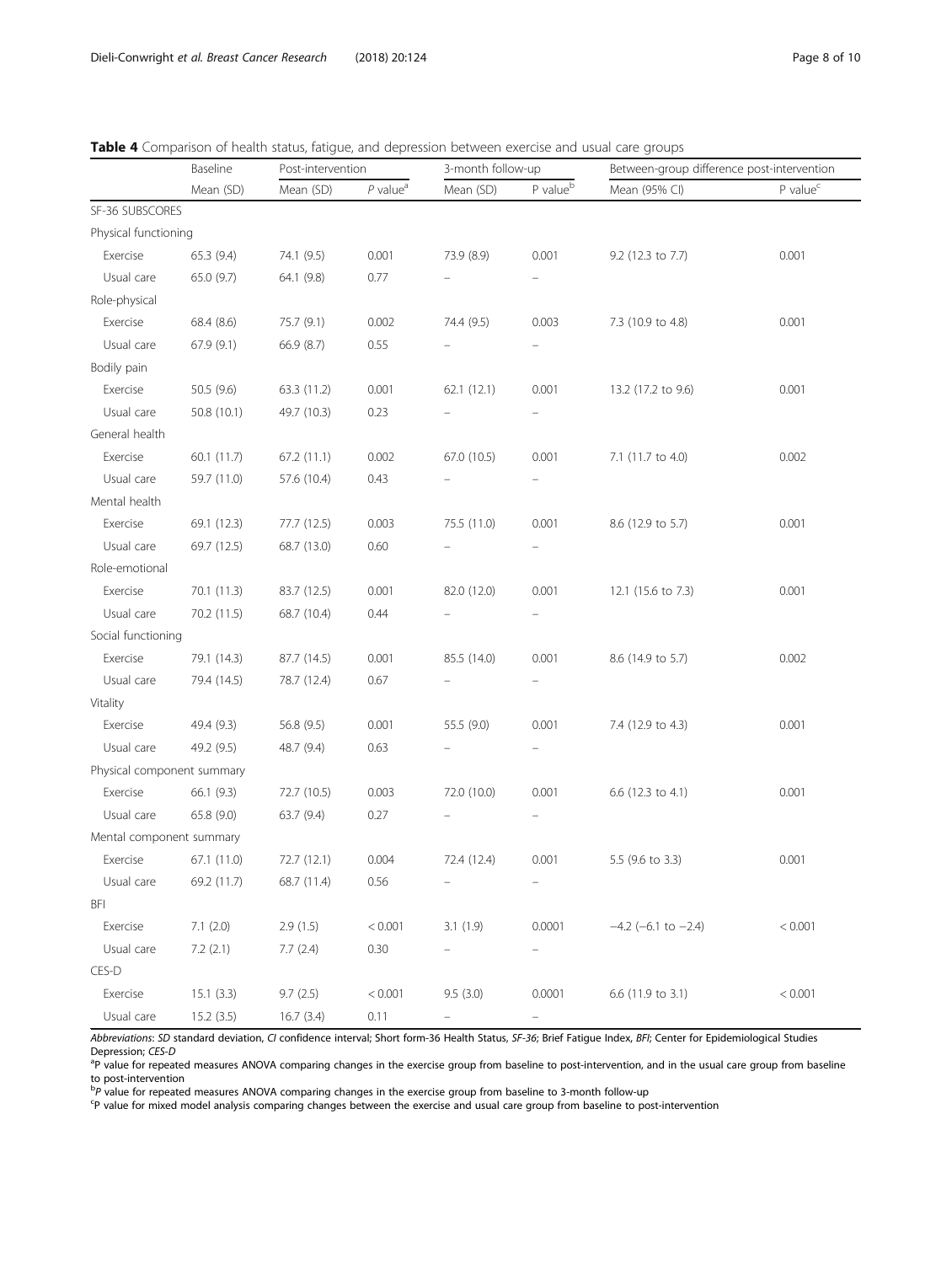attributed to the deconditioned status of the participants enrolled within 6 months of the completion of cancer treatment. Our adherence of 96% exceeds the 70–80% noted in other trials [[27](#page-9-0)–[29](#page-9-0)], and could be attributed to flexible session timing (5 am – 8 pm, 7d/wk), one-on-one supervision, and the provision of parking permits or bus passes to overcome transportation barriers. Intentionally, we conducted the intervention in a controlled clinical setting under direct supervision to ensure exercise safety and dose intensity needed to elicit greater benefits in our outcomes.

Bone loss occurs as a consequence of breast cancer treatment [[30\]](#page-9-0). Premenopausal breast cancer survivors may experience chemotherapy-induced amenorrhea or pharmacologic ovarian suppression treatment, predisposing them to further bone loss [[30](#page-9-0)]. While we did not observe improvements in BMD, this may be explained by the short duration of our intervention. Interventions similar to ours that included aerobic and resistance exercise produced conflicting results and involved varying durations of exposure to exercise. Thomas et al. did not observe significant improvements in BMD following a 12-month aerobic and resistance exercise intervention in breast cancer survivors taking aromatase inhibitors (change from baseline: 0.001, 95% CI: -0.009, 0.010) [\[31](#page-9-0)]. Almstedt and Tarleton [[32](#page-9-0)] observed improvements in T-scores at the femoral neck and whole body following 13 weeks of aerobic and resistance exercise + whole body vibration in female cancer survivors (breast cancer  $n = 5$ ). It is probable that the incorporation of whole body vibration contributed to the improvements BMD observed by Almstedt and Tarleton. Notably, we did observe a significant increase in osteocalcin and BSAP, a biomarkers of bone formation, so perhaps a longer intervention of a minimum of 6 months would elicit a positive effect on BMD.

Strengths of our study include the focus on high-risk breast cancer survivors with high rates of inactivity and obesity, targeting the early survivorship period, the ethnically-diverse sample, the randomized controlled trial design, the high adherence rate, and the modest loss-to-follow up. Limitations include lack of direct physical function and physical fitness measures (i.e., 1-RM and VO2max), and lack of an attention control group.

# Conclusions

In summary, a combined exercise intervention designed to improve metabolic syndrome in ethnically diverse, overweight or obese BCS also demonstrated significant improvements in patient-reported outcomes and physical fitness. Based on our findings, supervised clinical exercise programs that adhere to the ACS/ACSM exercise guidelines should be incorporated into breast cancer treatment and early survivorship care plans.

#### Abbreviations

ACS: American Cancer Society; ACSM: American College of Sports Medicine; ANOVA: analysis of variance; BFI: Brief Fatigue Inventory; BMD: bone mineral density; BMI: body mass index; BSAP: bone-specific alkaline phosphatase; CES-D: Center for Epidemiologic Studies-Depression Scale; CTX: C-telopeptide of type 1 collagen; DXA: dual energy x-ray absorptiometry; FACT-B: Functional Assessment of Cancer Therapy-Breast; HR: heart rate; IRB: institutional review board; NTX: N-telopeptides of type 1 collagen; RANK: Receptor activator factor-kappa B; RANKL: Receptor activator factorkappa B ligand; RM: repetition maximum; SD: standard deviation; SF-36: Short Form-36 Health Survey

#### Acknowledgements

We acknowledge the Clinical Investigations Support Office of the Norris Comprehensive Cancer Center for their support of this investigation, the extraordinary generosity of our study participants- without their participation our study would not have been possible, and the exercise training staff for delivering an engaging and uniform intervention.

#### Funding

This work was supported by grants K07CA160718 from the National Cancer Institute, UL1TR001855 and UL1TR000130 from the National Center for Advancing Translational Science (NCATS) of the U.S. National Institutes of Health.

#### Availability of data and materials

The datasets used and/or analyzed during the current study are available from the corresponding author on reasonable request.

#### Authors' contributions

CMDC was responsible for conceptualization, funding acquisition, project administration, methodology, data curation, writing- original draft, review and editing. KSC was responsible for conceptualization, methodology, writing- original draft, review and editing. WDW was responsible for conceptualization, methodology, writing- original draft, review and editing. NS was responsible for project administration, methodology, data curation, writing- review and editing. KL was responsible for project administration, methodology, data curation, writing- review and editing. FCS was responsible for project administration, methodology, data curation, writingreview and editing. CS was responsible for project administration, methodology, data curation, writing- review and editing. TAB was responsible for conceptualization, methodology, writing- original draft, review and editing. DS was responsible for methodology, writing- original draft, review and editing. DT was responsible for methodology, writingoriginal draft, review and editing. LB was responsible for funding acquisition, methodology, writing- original draft, review and editing. JEM was responsible for conceptualization, funding acquisition, methodology, writingoriginal draft, review and editing. All authors read and approved the final manuscript.

#### Ethics approval and consent to participate

The protocol and informed consent were approved (HS-12-00141) by the USC Institutional Review Board.

#### Consent for publication

A signed informed consent was obtained from each participant. The informed consent is available upon request.

#### Competing interests

The authors declare that they have no competing interests.

#### Publisher's Note

Springer Nature remains neutral with regard to jurisdictional claims in published maps and institutional affiliations.

#### Author details

<sup>1</sup> Division of Biokinesiology and Physical Therapy, University of Southern California (USC), |1540 E. Alcazar St., CHP 155, Los Angeles, CA 90089, USA. 2 Faculty of Kinesiology, Sport, and Recreation, University of Alberta, Edmonton, AB T6G 2H9, Canada. <sup>3</sup>Department of Nutrition Sciences, University of Alabama at Birmingham, Birmingham, AL 35294, USA. <sup>4</sup>Division